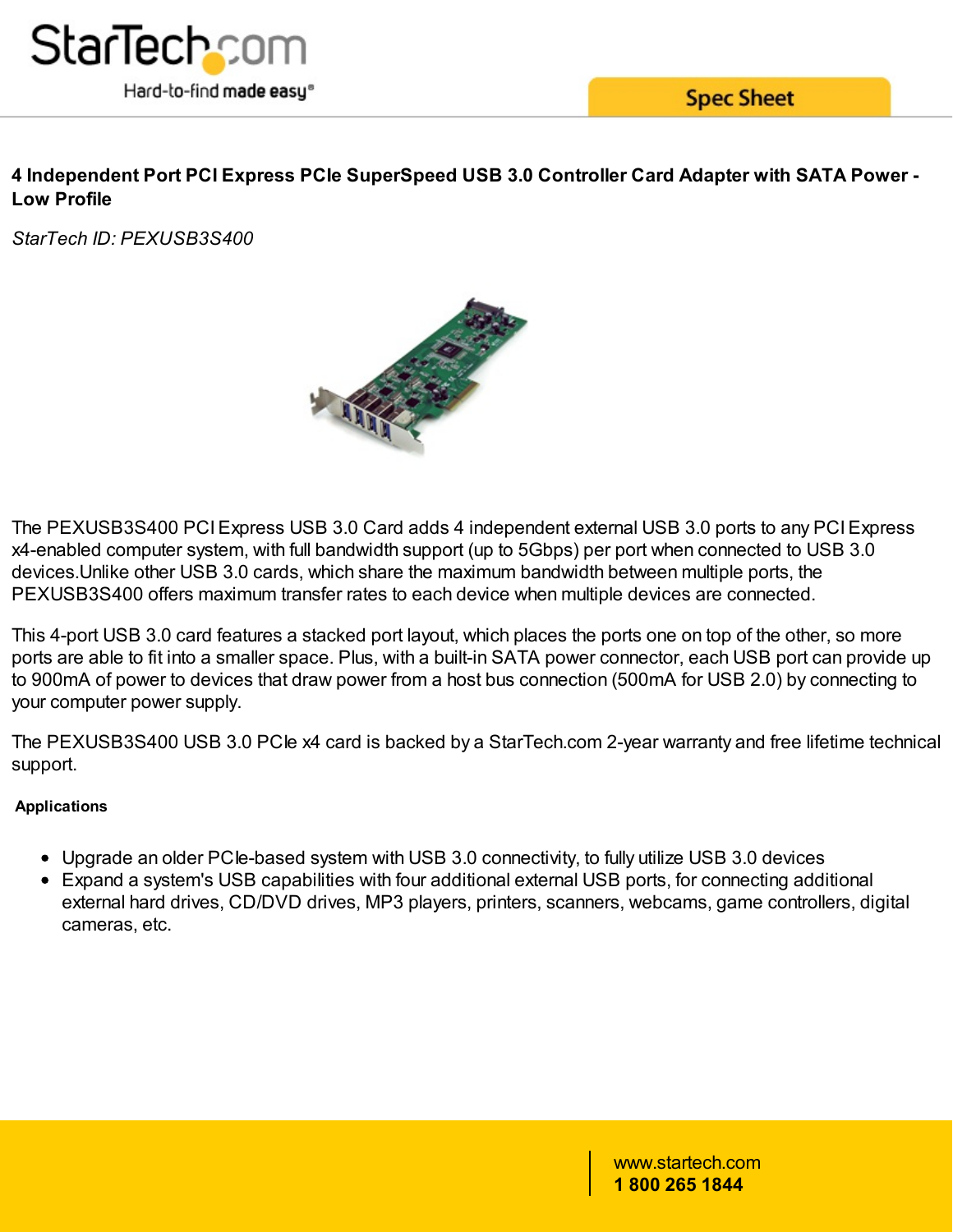

**Spec Sheet** 

#### **Features**

- 4 Independent SuperSpeed USB 3.0 ports
- Horizontal (stacked) USB port design
- Built-in optional SATA power connector, provides up to 900mA per port for USB 3.0 devices (500mA for USB 2.0)
- Backward compatible with USB 2.0 and USB 1.0/1.1 devices
- Fully compliant with USB 3.0 rev 1.0 and Intel xHCIrev 1.0 specifications
- Includes a low profile/half-height installation bracket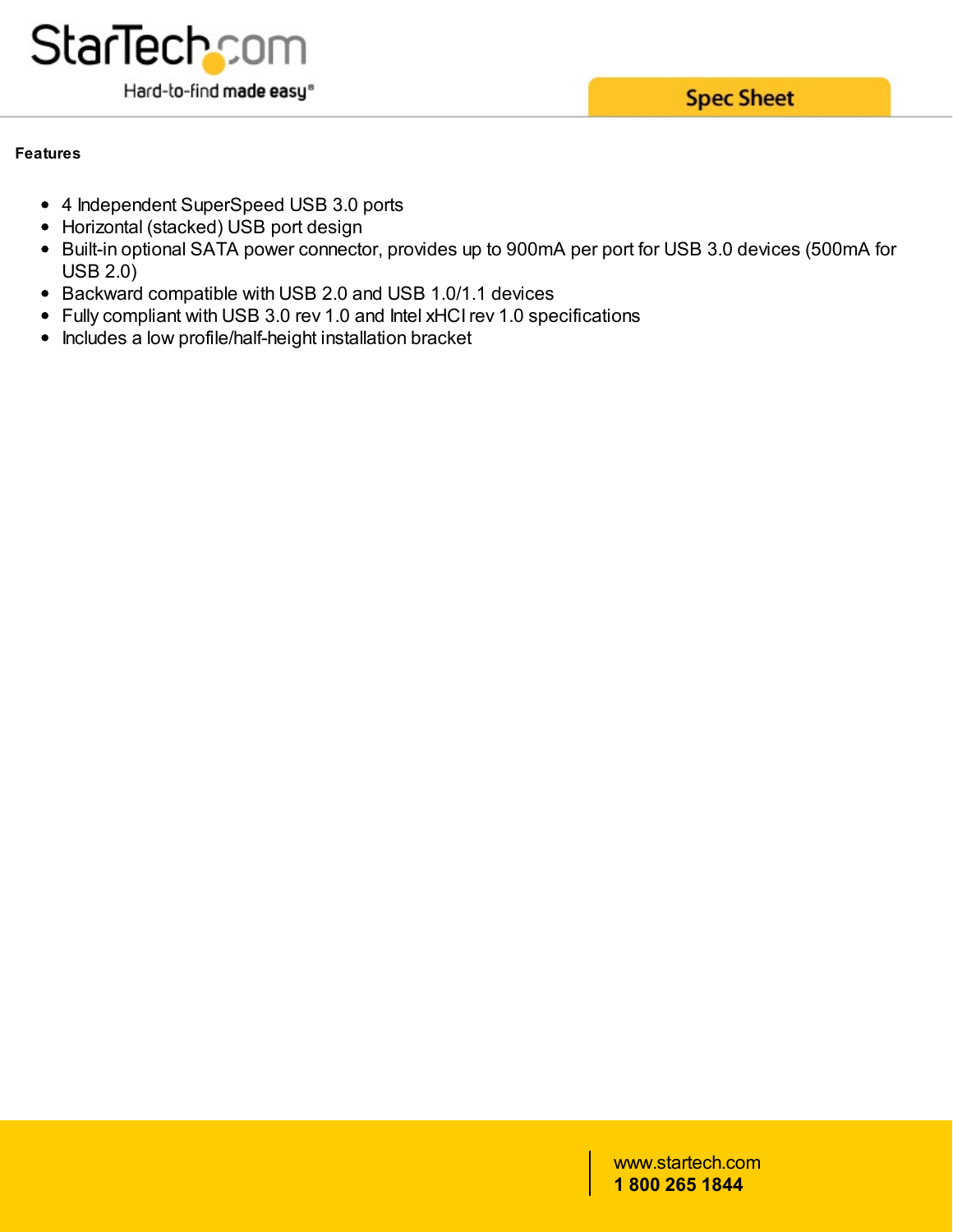

Hard-to-find made easy®

#### **Technical Specifications**

| Warranty                            | 2 Years                                                                                                                                                                                                                                          |  |  |
|-------------------------------------|--------------------------------------------------------------------------------------------------------------------------------------------------------------------------------------------------------------------------------------------------|--|--|
| <b>Bus Type</b>                     | <b>PCI</b> Express                                                                                                                                                                                                                               |  |  |
| Card Type                           | Standard Profile (LP bracket incl.)                                                                                                                                                                                                              |  |  |
| Chipset ID                          | Renesas/NEC uPD720202                                                                                                                                                                                                                            |  |  |
| <b>Industry</b><br><b>Standards</b> | USB 3.0 rev 1.0 and Intel xHCI rev 1.0 specifications                                                                                                                                                                                            |  |  |
| Ports                               | 4                                                                                                                                                                                                                                                |  |  |
| Connector<br>Type(s)                | 1 - PCI Express x4 Male                                                                                                                                                                                                                          |  |  |
|                                     | External Ports 4 - USB 3.0 A (9 pin; SuperSpeed) Female                                                                                                                                                                                          |  |  |
|                                     | Internal Ports 1 - SATA Power (15 pin) Plug                                                                                                                                                                                                      |  |  |
| Maximum<br>Data Transfer<br>Rate    | 5Gbps per port                                                                                                                                                                                                                                   |  |  |
| Type and<br>Rate                    | <b>USB 3.0 - 5 Gbit/s</b>                                                                                                                                                                                                                        |  |  |
| Microsoft<br>WHQL<br>Certified      | Yes                                                                                                                                                                                                                                              |  |  |
| OS<br>Compatibility (32/64-bit)     | Windows XP (32/64-bit)/ Server 2003 (32/64-bit)/ Vista (32/64-bit)/ Server 2008 R2/7 (32/64-bit)/ 8                                                                                                                                              |  |  |
| Product<br>Height                   | $0.7$ in [19 mm]                                                                                                                                                                                                                                 |  |  |
| Product<br>Length                   | 6.7 in [171 mm]                                                                                                                                                                                                                                  |  |  |
| Product<br>Weight                   | 2.6 oz [73.2 g]                                                                                                                                                                                                                                  |  |  |
| Product<br>Width                    | 2.4 in [60 mm]                                                                                                                                                                                                                                   |  |  |
| <b>Humidity</b>                     | $20\% \sim 80\%$ RH                                                                                                                                                                                                                              |  |  |
| Operating<br>Temperature            | $5^{\circ}$ C ~ 85 $^{\circ}$ C                                                                                                                                                                                                                  |  |  |
| Storage<br>Temperature              | $-65^{\circ}$ C ~ 150 $^{\circ}$ C                                                                                                                                                                                                               |  |  |
| <b>Note</b>                         | The maximum throughput of this card is limited by the bus interface. If used with PCI Express Gen<br>1.0 enabled computers, the max throughput is 2.5 Gbps. If used with PCI Express Gen 2.0 enabled<br>computers, the max throughput is 5 Gbps. |  |  |